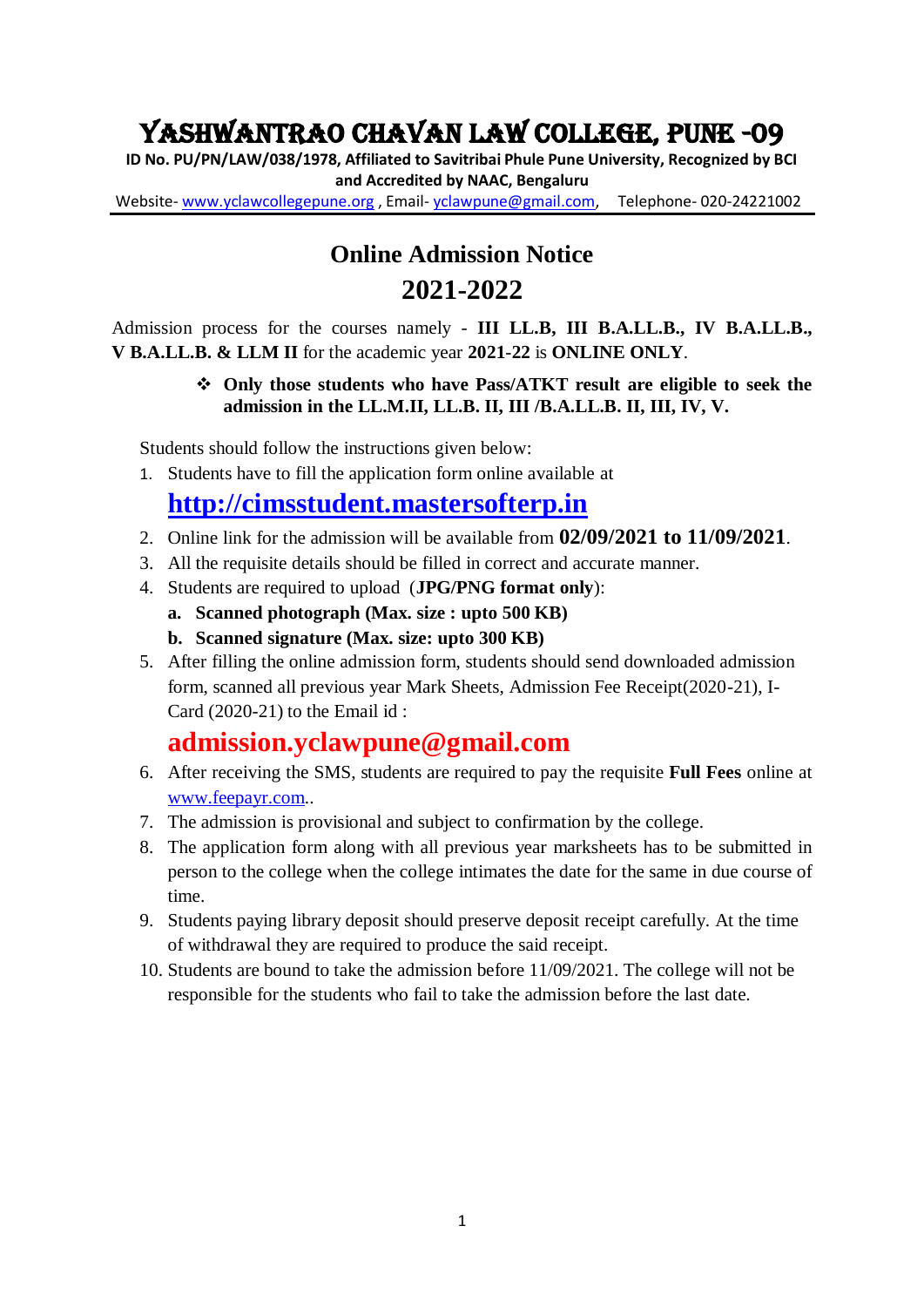#### **The approximate fees are as under:**

| <b>Type of Fee</b>        | <b>Fees</b> |
|---------------------------|-------------|
| EBC, PTC, STC             | 8,200       |
| BC Free-ship /Scholarship | 6,800       |
| <b>Full Paying</b>        | 10,800      |
| LL.B. (Non Grant)         | 28,000      |
| LLM II                    | 40,000      |

**A** Student taking any concession in admission fees in the form of Scholarship/ **Freeship/ EBC/ STC/ PTC/Ex-Servicemen is bound to submit concession form along with the required documents when the link is available on mahadbt portal. If any student fails to submit, then he/she is liable to pay the full fees later**.

#### **Documents for EBC**

- 1. Last year's Income certificate of the parent (2020-21) from Tahsildar
- 2. Income should be less than 8 lakh per annum
- 3. Domicile certificate
- 4. Aadhar Card
- 5. Ration Card
- 6. Bank Pass Book
- 7. All previous year mark-lists

#### **Documents for STC/PTC Concession**

- 1. PTC form must carry the signature of BDO.
- 2. Signature of the Head master and counter signature of Education officer is essential on STC form .

#### **Documents for SC/ ST/OBC/SBC Scholarship/ Free-ship**

- 1. Caste certificate
- 2. Caste Validity
- 3. Income certificate (of 2020-21 from Tahsildar only)
- 4. Leaving/transfer certificate ( if applicable)
- 5. All educational mark-lists
- 6. Gap certificate (( if applicable)
- 7. Domicile Certificate
- 8. Aadhar card
- 9. Bank Passbook (Photocopy)
- 10. Admission receipt (photocopy)

### **Use the following link for online concession form**  [https://mahadbtmahait.gov.in](https://mahadbtmahait.gov.in/)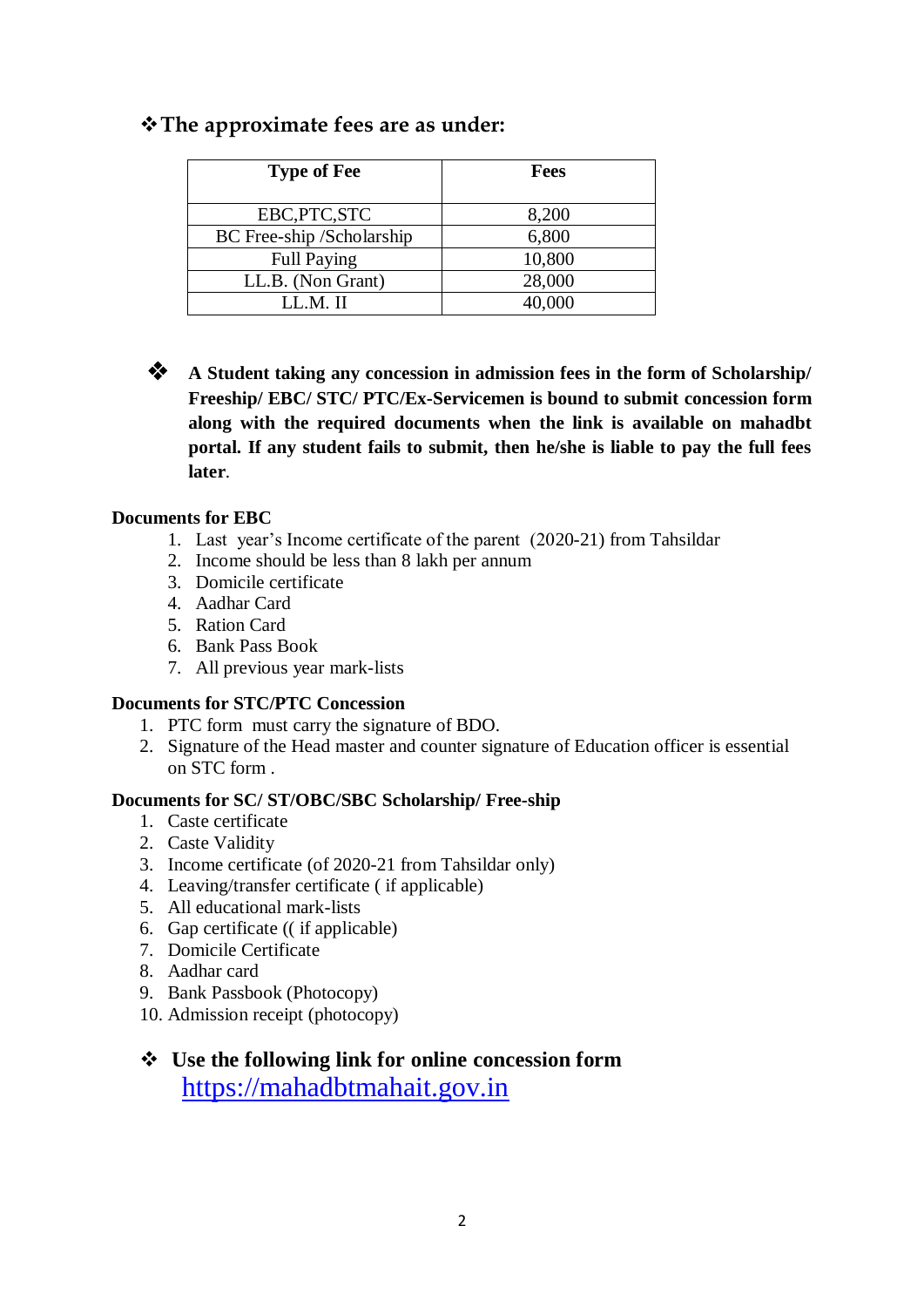### **Online Registration Process for Existing Students**